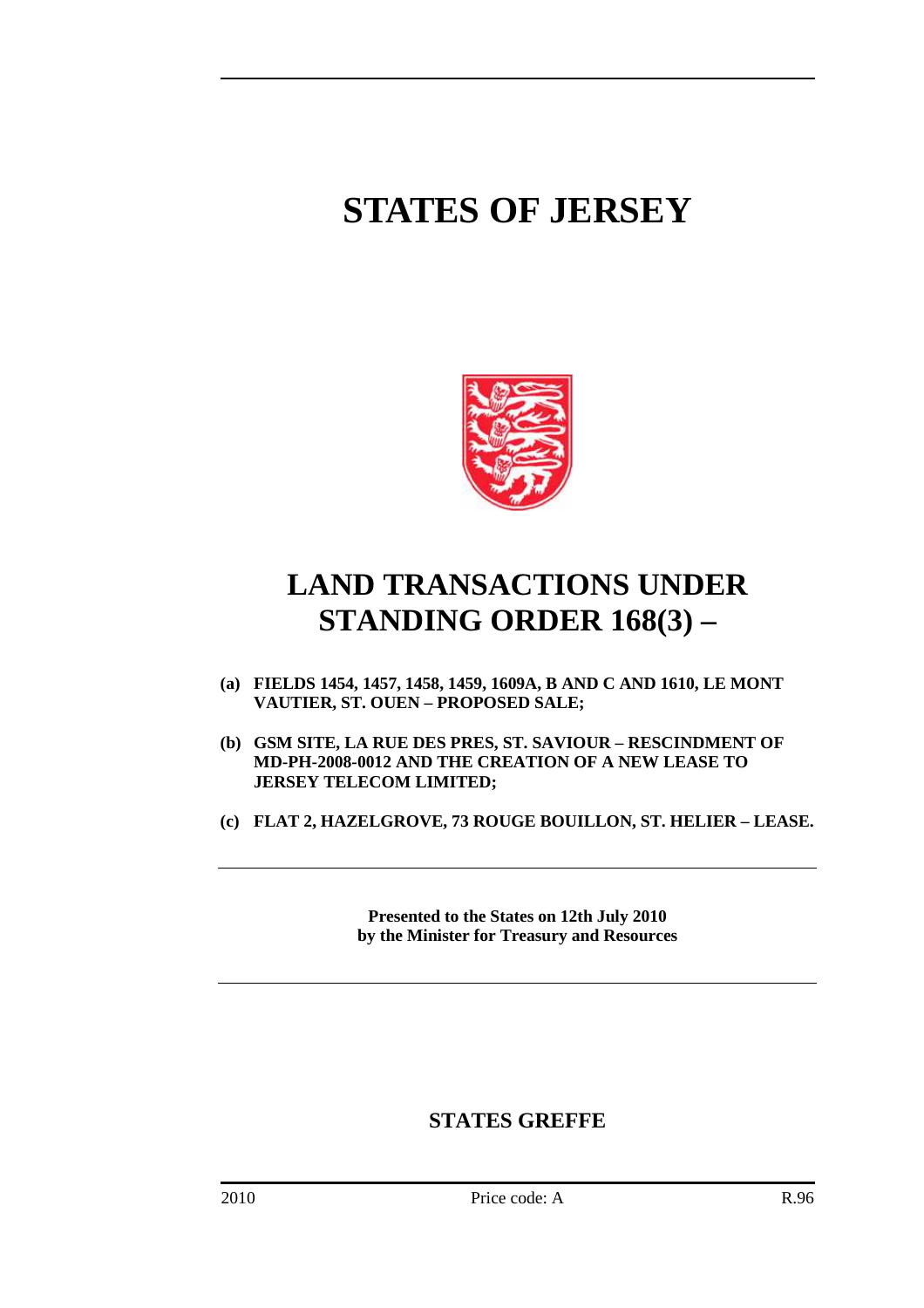#### **REPORT**

**Decision(s):** Under Standing Order 168(3) the Minister for Treasury and Resources hereby notifies the States that he has accepted the recommendation of the Property Holdings Department to agree to the following –

#### **(a) Land transaction –**

 The sale of Fields 1454, 1457, 1458, 1459, 1609A, B and C and 1610, Le Mont Vautier, St. Ouen.

 The Minister hereby authorises the Attorney General and the Greffier of the States to pass any contract which is required to be passed on behalf of the Public.

 After the expiry of 15 days following presentation to the States the transaction may be concluded.

 *(Drawing attached at Appendix.)* 

 *Further information on this decision can be found on www.gov.je under Ministerial Decisions/Treasury and Resources/Property Holdings (reference MD-PH-2010-0058).* 

#### **(b) Land transaction –**

 The rescindment of MD-PH-2008-0012 (to correct 2 minor typographical errors) and the subsequent creation of a new 21 year lease to Jersey Telecom Limited in respect of the La Rue des Pres GSM Site at an annual rental of £4,000 per annum.

 The Minister hereby authorises the Attorney General and the Greffier of the States to pass any contract which is required to be passed on behalf of the Public.

 After the expiry of 15 days following presentation to the States the transaction may be concluded.

 *Further information on this decision can be found on www.gov.je under Ministerial Decisions/Treasury and Resources/Property Holdings (reference MD-PH-2010-0060).* 

#### **(c) Land transaction –**

 For the Public to lease Flat 2, Hazelgrove for a period of 2 years, with effect from 1st July 2010.

 The Minister hereby authorises the Director of Property Holdings to pass any contract which is required to be passed on behalf of the Public.

 After the expiry of 15 days following presentation to the States the transaction may be concluded.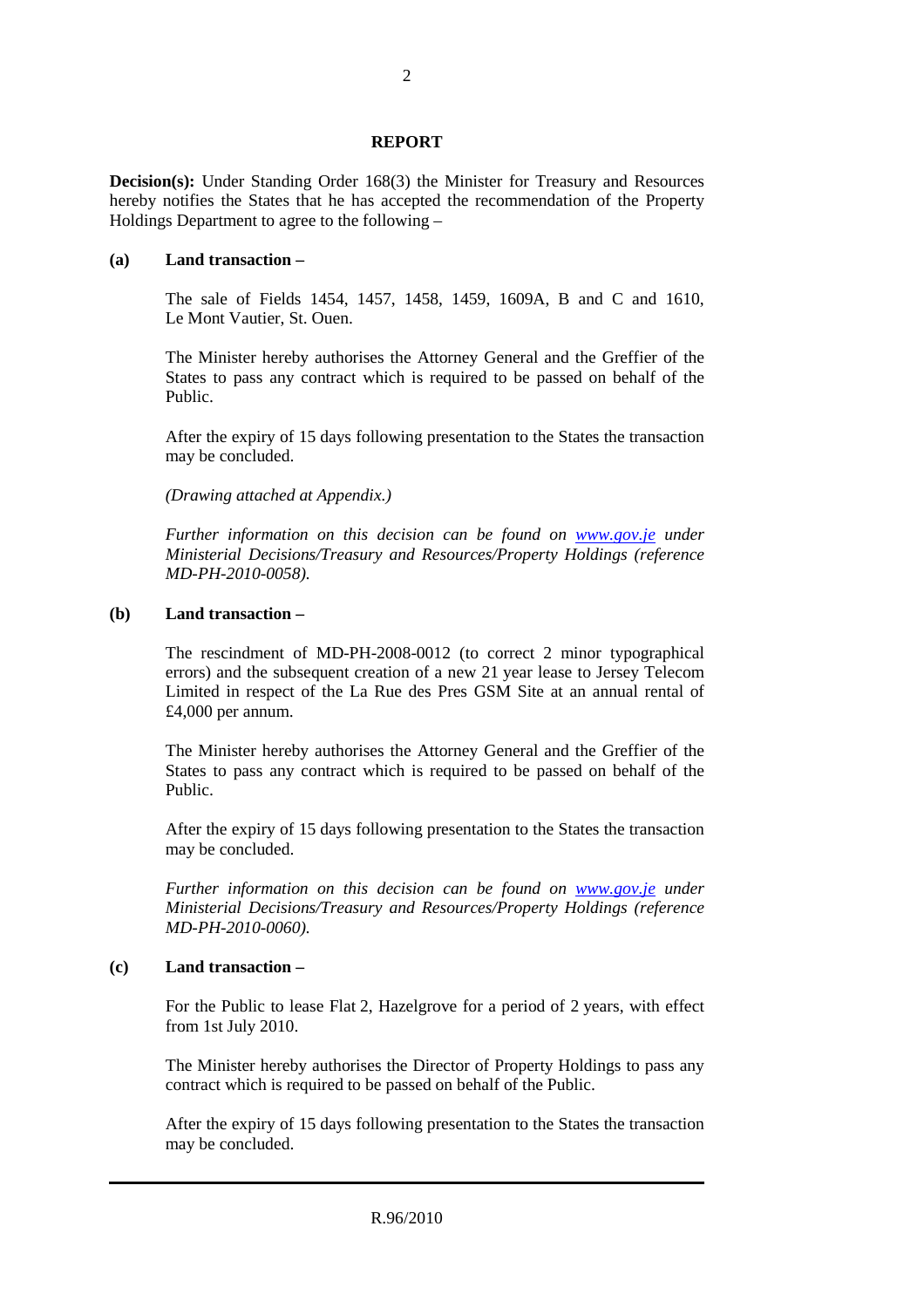*Further information on this decision can be found on www.gov.je under Ministerial Decisions/Treasury and Resources/Property Holdings (reference MD-PH-2010-0063).*